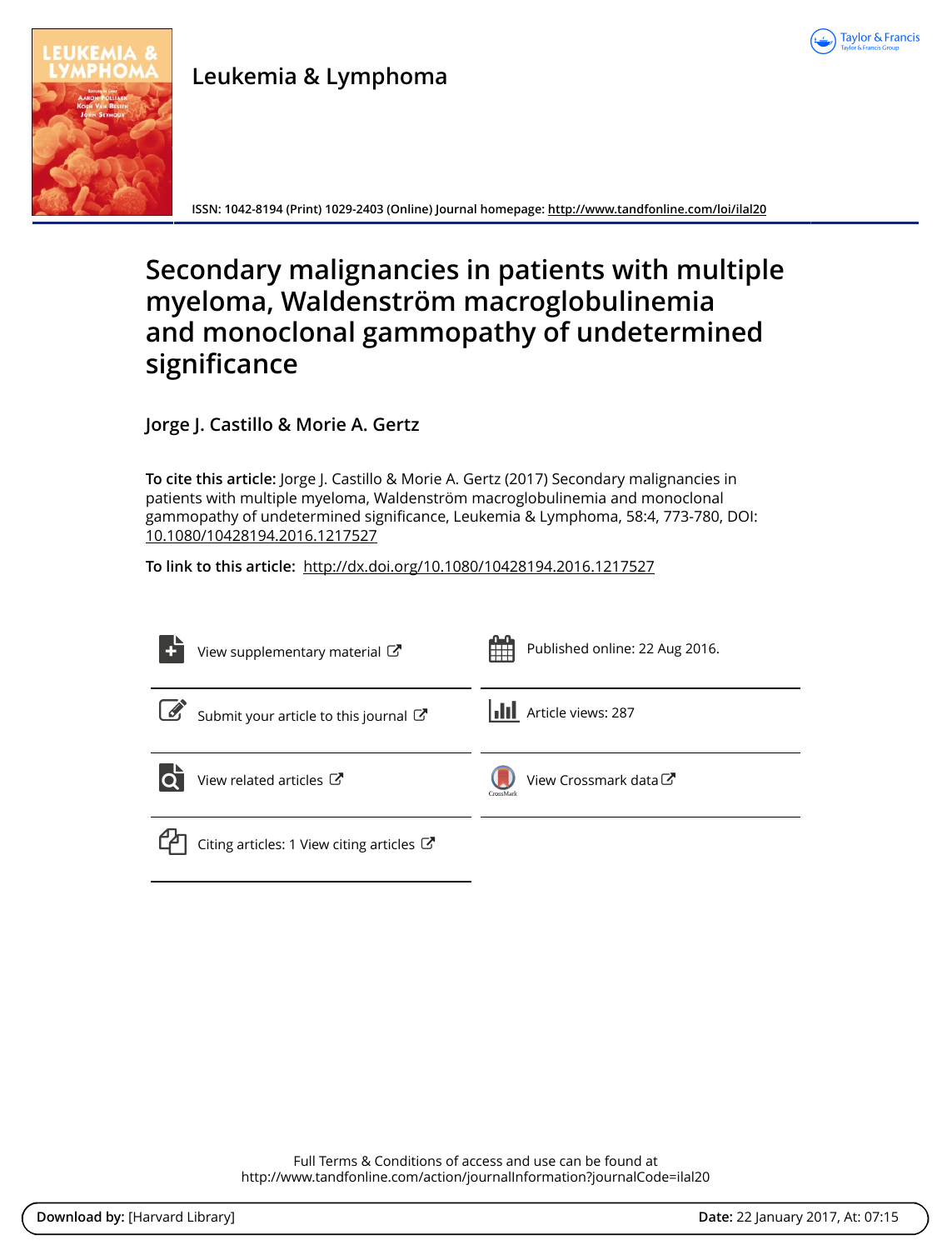#### <span id="page-1-0"></span>REVIEW

### Secondary malignancies in patients with multiple myeloma, Waldenström macroglobulinemia and monoclonal gammopathy of undetermined significance

Jorge J. Castillo<sup>a</sup> **D** and Morie A. Gertz<sup>b</sup>

<sup>a</sup>Bing Center for Waldenström Macroglobulinemia, Dana-Farber Cancer Institute, Harvard Medical School, Boston, MA, USA; <sup>b</sup>Division of Hematology, Mayo Clinic, Rochester, MN, USA

#### ABSTRACT

In recent years, the survival of patients with plasma cell dyscrasias has improved due to improvements in anticancer and supportive therapy. However, the risk of secondary malignancies has increased, thought to be due to a combination of environmental and disease-related factors, as well as treatment. In the present review, we evaluate the risk of secondary malignancies in patients with monoclonal gammopathy of undetermined significance (MGUS), multiple myeloma (MM) and Waldenström macroglobulinemia (WM). Patients with MGUS appear to have a higher risk of developing myeloid malignancies such as myelodysplastic syndromes (MDS) and acute myeloid leukemia (AML). In patients with MM, the risk of AML, acute lymphoblastic leukemia and some solid tumors appears increased. Finally, in WM patients, there seems to be increased risk of AML, diffuse large B-cell lymphoma, thyroid cancer and melanoma.

ARTICLE HISTORY

Received 11 June 2016 Revised 14 July 2016 Accepted 17 July 2016

**KEYWORDS** Myeloma; Waldenström macroglobulinemia; MGUS; secondary malignancies

#### Introduction

The relation between plasma cell dyscrasias and secondary malignancies was identified and initially described 46 years ago. Kyle and colleagues described three patients with multiple myeloma (MM) and one with amyloidosis, who developed acute myelogenous leukemia (AML) after having received prolonged courses of melphalan.[[1\]](#page-7-0) Subsequently, in the context of a randomized controlled study evaluating regimens containing melphalan, cyclophosphamide, carmustine and prednisone in over 300 patients with MM, the 4-year risk of developing acute leukemia was reported at 17%.[\[2](#page-7-0)] Based on these data, and additional studies, [[3,4\]](#page-7-0) the relation between chemotherapy exposure and secondary malignancies in patients with MM was suggested.

With the advent of high-dose melphalan followed by autologous stem cell transplant (HDM-ASCT), additional data supported an increase in the risk of secondary malignancies, specifically myelodysplastic syndrome (MDS) and AML.[[5,6\]](#page-7-0) However, some studies have suggested that the duration of the preceding therapy was strongly associated with the development of MDS after HDM-ASCT rather than the ASCT-supported myeloablative treatment itself.[[7\]](#page-7-0)

Finally, with the introduction of novel agents into the MM treatment field, $[8-10]$  $[8-10]$  the concern for secondary malignancies has reawakened.

The purpose of this review is to evaluate on the published literature the association between plasma cell dyscrasias and secondary malignancies. We specifically focused on population-based and large prospective and/or retrospective studies evaluating the increased risk of secondary malignancies in patients with MM, Waldenström macroglobulinemia (WM) and monoclonal gammopathy of unknown significance (MGUS).

#### Risk of secondary malignancies in patients with MM

#### Evidence from population-based studies

The result of our systematic review of the literature identified several population-based studies that have reported on the incidence of secondary malignancies in patients with MM.[\[11](#page-7-0)–16] A list of selected studies and main results are shown in [Table 1](#page-2-0). Two studies from the US have not been included in [Table 1](#page-2-0) as they reported results from the SEER database,[\[17,18\]](#page-7-0) which is represented by the study by Razavi and

CONTACT Jorge J. Castillo Jorgej\_castillo@dfci.harvard.edu 450 Brookline Ave, Mayer 221, Boston, MA 02215, USA 2016 Informa UK Limited, trading as Taylor & Francis Group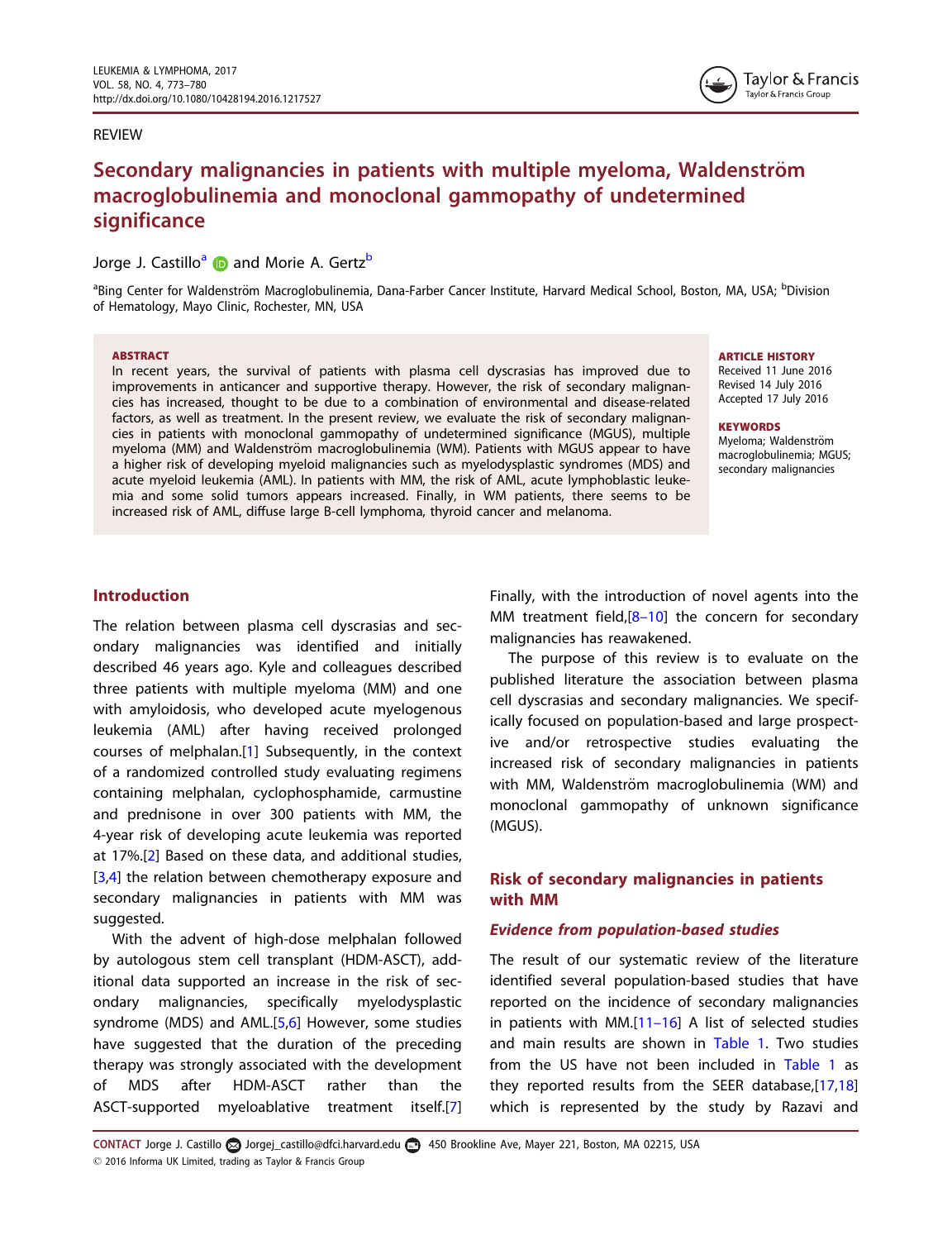|                            | Storm     | Dong      | Mailankody     | Razavi         | <b>Tzeng</b>    | Chen      |           |
|----------------------------|-----------|-----------|----------------|----------------|-----------------|-----------|-----------|
| Country                    | Denmark   | Sweden    | Sweden         | <b>USA</b>     | Taiwan          | Germany   | Sweden    |
| Period                     | 1943-1980 | 1958-1998 | 1986-2005      | 1973-2008      | 1997-2009       | 1997-2010 | 1997-2010 |
| Total cohort               | <b>NA</b> | 8656      | 8740           | 36,491         | 3970            | 18,735    | 7560      |
| N of secondary cancers     | <b>NA</b> | 475       | 577            | 2021           | 71              | 752       | 349       |
| Esophagus                  |           |           | SIR 1.3        | SIR 0.5        | <b>NS</b>       | <b>NS</b> | <b>NS</b> |
| Small intestine            |           |           |                | SIR 2.0        | <b>NS</b>       |           |           |
| Colorectal                 |           |           |                | <b>NS</b>      |                 | SIR 0.7   | <b>NS</b> |
| Hepatobiliary              |           |           |                | <b>NS</b>      |                 | <b>NS</b> | <b>NS</b> |
| Lung                       |           |           | SIR 0.7        | <b>NS</b>      | <b>IRR 0.2</b>  | SIR 0.8   | <b>NS</b> |
| Melanoma                   |           |           | <b>NS</b>      | SIR 1.4        | <b>NS</b>       | <b>NS</b> | <b>NS</b> |
| Non-melanoma skin cancer   |           |           | <b>SIR 2.2</b> | <b>NS</b>      | <b>NS</b>       | <b>NS</b> | <b>NS</b> |
| <b>Breast</b>              |           |           | <b>NS</b>      | SIR 0.8        | <b>NS</b>       | SIR 0.7   | <b>NS</b> |
| <b>Uterus</b>              |           |           | <b>NS</b>      | <b>NS</b>      |                 | SIR 0.4   | <b>NS</b> |
| Prostate                   |           |           | <b>NS</b>      | SIR 0.7        | <b>NS</b>       | SIR 0.7   | <b>NS</b> |
| Urinary bladder            |           |           | SIR 1.3        | SIR 1.2        | <b>NS</b>       | SIR 0.5   | <b>NS</b> |
| Kidney                     |           |           |                | SIR 1.3        | <b>NS</b>       | <b>NS</b> | <b>NS</b> |
| Central nervous system     |           | <b>NS</b> |                | <b>NS</b>      |                 | <b>NS</b> | <b>NS</b> |
| Thyroid                    |           |           |                | SIR 1.6        | <b>NS</b>       |           |           |
| Hodgkin lymphoma           |           | <b>NS</b> |                | <b>NS</b>      |                 |           |           |
| Non-Hodgkin lymphoma       |           | SIR 1.7   | <b>NS</b>      | <b>SIR 1.3</b> | <b>IRR 7.6</b>  | <b>NS</b> | <b>NS</b> |
| Acute myeloid leukemia     | RR 9.1    | SIR 8.9   | SIR 11.5       | SIR 6.5        | <b>IRR 16.3</b> | SIR 4.9   | SIR 2.3   |
| Acute lymphocytic leukemia |           | <b>NS</b> |                | SIR 5.1        | SIR 10.5        |           |           |

<span id="page-2-0"></span>Table 1. Selected population-based studies evaluating the incidence of secondary malignancies in patients with myeloma.

RR: relative risk; SIR: standardized incidence ratio; IRR: incidence rate ratio; NS: not significant; NA: not available.

colleagues.[\[13](#page-7-0)] All the studies originated from representative cohorts, in which the observed number of events was compared against the number of events expected in the general population from which the cohort originated. Also, all the studies estimated the incidence of secondary cancers adjusting for common factors such as age and sex, among other factors. Finally, all studies had a median follow-up of longer than 10 years, which allows for the outcome of interest, in this case the incidence of secondary cancers, to occur. Overall, all the studies were considered of high quality and with low risk of bias.

The risk of other hematologic malignancies appears strikingly increased in patients with MM, specifically AML, whose risk is consistently elevated in all the studies reviewed with risk ratios between 3 and 20-fold higher than the general population. Although the risk of AML can be partially explained by exposure to therapy, a number of cases of AML have presented concurrently to or shortly thereafter the diagnosis of MM, raising the likely possibility of an inherent susceptibility in patients with MM to developing other hematological malignancies. It is possible that the risk of AML in patients with MM would, in part, be associated with exposure to therapy. Unfortunately, the majority of these population-based studies do not specify the treatment modalities that patients received.

With regards to other hematological malignancies, it is of interest that the risk of acute lymphoblastic leukemia (ALL) appears increased in patients with MM, although at a lower degree than  $AML.[11,13]$  $AML.[11,13]$  The risk of non-Hodgkin lymphoma (NHL) also appears slightly increased in patients with MM.[[13,15,16](#page-7-0)] There are no additional data, however, on the subtypes of NHL that occur most commonly in MM patients. The risk of Hodgkin lymphoma does not appear increased in MM patients.[\[12,13,16](#page-7-0)]

With regards to the incidence of solid tumors, the results are inconsistent. One study found a mildly increased risk (20–40%) of developing genitourinary cancers, melanoma and thyroid cancer in patients with MM,[[13\]](#page-7-0) while the incidence of these cancers did not appear increased in other studies.[[11,15](#page-7-0)] In another study, the risk of head and neck, urinary and non-melanoma skin cancers was increased while the risk of melanoma did not seem increased.[\[16](#page-7-0)] It is interesting to note, however, that the incidence of the most common solid tumors, such as breast, colon, lung and prostate appears consistently decreased in patients with MM when compared with the general population. [[11,13,15,16\]](#page-7-0) There are several potential explanations for this apparent 'protective' effect of MM on the most commonly detected solid tumors. It is possible that the diagnosis and treatment of MM affects the screening rates for other malignancies. Another possibility is that due to these studies' large sample size, small statistically significant differences, although clinically irrelevant, are identified. Missing data can also account for this finding. Finally, it is possible there is a true biological predisposition for solid tumors in patients with MM either associated with germinal polymorphisms or due to therapy. One example is the presence of MTHFR gene polymorphisms, which have been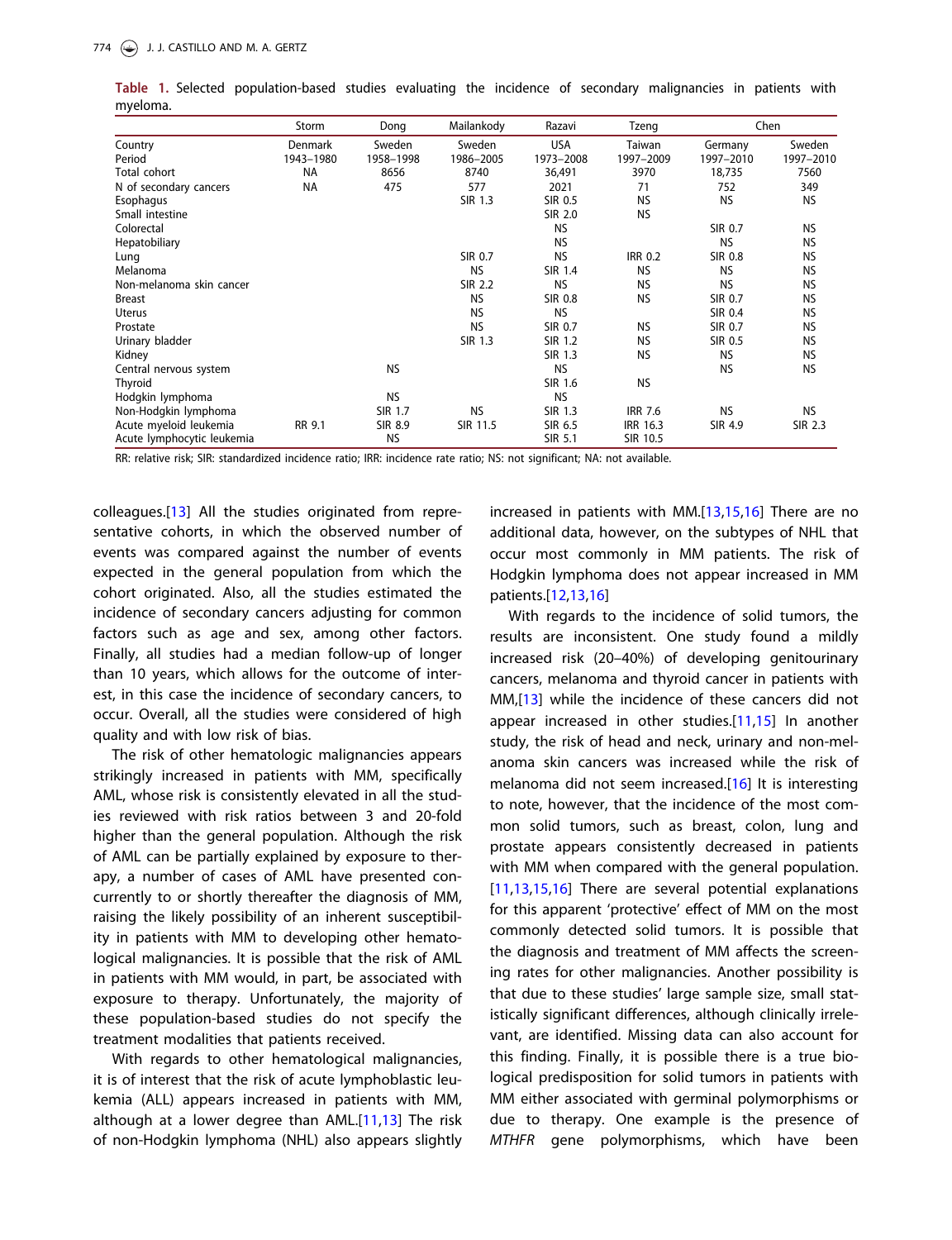<span id="page-3-0"></span>associated with an increased risk of MM in one study, and a decreased risk of prostate cancer in another. [[19,20](#page-7-0)]

The risk of any solid tumor was lower in patients older than 75 than in patients younger than 65 years in a population-based study from the US.[[13](#page-7-0)] This finding was reproduced in the study by Tzeng and colleagues.[[15](#page-7-0)] An explanation for these findings is difficult and unlikely to be satisfactory. It could well be that the risk of secondary malignancies is similar between younger and older MM patients. However, younger patients with MM tend to have longer survival than older patients, providing an "opportunity" for these malignancies to develop and be detected. On the other hand, the risk of lung and urinary bladder cancer was higher in patients older than 75 than in patients younger than  $65$  years.[[13\]](#page-7-0) This finding would suggest a biological difference in the risk of secondary malignancies in older patients with MM but it would need further confirmation.

According to the study by Razavi and colleagues, there were no major differences between the risks of solid or hematologic malignancies between men and women.[\[13\]](#page-7-0) Similarly, in the study by Tzeng and colleagues, the risk of secondary malignancies did not appear different between men and women.[[15\]](#page-7-0) There was a mildly increased risk of cancers of the small intestine, urinary bladder, kidney and melanoma in men but not in women.[[13](#page-7-0)] The risk of ALL and AML was similarly increased in both sexes. Overall, current data do not support differences in the risk of secondary malignancies in men or women living with MM.

A SEER-based study evaluated the risk of secondary malignancies in patients with MM according to their ethnicity.[\[21](#page-7-0)] The study suggested that the risk varies based on the ethnicity of the patient. For example, the overall risk was decreased in Hispanic whites (HR 0.67, 95% CI 0.50–0.88) while it was not increased in non-Hispanic whites, blacks or Asian/Pacific Islanders. The risk of solid tumors was also decreased in Hispanic and non-Hispanic whites (HR 0.66, 95% CI 0.48–0.89, and HR 0.90, 95% CI 0.85–0.95, respectively) while the risk was not increased in blacks and Asian/Pacific Islanders. Finally, the risk of AML is increased about 6 fold in non-Hispanic whites, blacks and Asian/Pacific Islanders but only 1.5-fold in Hispanic whites. It is important to note that less than 5% of the cases of secondary malignancies occurred in blacks and Hispanic whites, respectively, rendering estimates potentially inaccurate. The study, however, provides interesting insights on the heterogeneous effect of ethnicity on the incidence of secondary malignancies in MM patients. Such differences are likely associated

with heterogeneous genetic backgrounds as well as environmental exposures.

The study by Dong and colleagues report no changes in the risk of all secondary malignancies based on years of latency from MM diagnosis.[[12\]](#page-7-0) However, the risk of myeloid leukemia was increased by 9-fold 1–9 years after MM diagnosis and remained elevated by 7-fold after  $>9$  years from MM diagnosis. In the study by Razavi and colleagues, the risk of colorectal and bladder increased only after 5 years of diagnosis of MM.[\[13](#page-7-0)] On the other hand, the risk of AML was mildly increased within 2 years of MM diagnosis but was increased 9 and 11-fold between 2–5 years and >5 years after MM diagnosis. Interestingly, the risk of AML appeared to have decreased based on the year of diagnosis from 13-fold in 1973–1977 to 3-fold in 2003–2008.[[13](#page-7-0)] The decreased risk in AML was similar in patients younger and older than 65 years. A similar finding was reported by Chen and colleagues with the risk of AML decreasing from 10-fold in 1997– 2003 to 3.5-fold between 2004 and 2010 in German population.[[11\]](#page-7-0) The risk of AML decreased from 4-fold to 2-fold in those same periods in the Swedish population.[\[11](#page-7-0)] The dramatic increase in the risk of AML years after the diagnosis of MM supports an exposure triggering the development of leukemia such as MMdirected therapy. It is interesting, however, to see that such a risk has decreased in recent years. A likely explanation is that MM patients might have lower rates of exposure to alkylators and other chemotherapeutic agents in recent years. This finding pairs up with the approval of novel agents in recent years, such as proteasome inhibitors and IMIDs, which have modified the therapeutic approach to MM patients. On the other hand, a Swedish study showed that the risk of AML/MDS in MM patients did not increase after 1995, the year in which autologous transplants became standard of care for eligible patients with MM, or after 2000, the year in which IMIDs were introduced in Sweden.[\[16](#page-7-0)]

As patients with MM are living longer, it would be of interest to evaluate the survival of patients with MM who develop secondary malignancies. However, data are scant in this regard. A Swedish study showed that MM patients who developed a secondary malignancy had a higher risk of death than MM patients who did not develop a secondary malignancy (HR 2.3, 95% CI 2.1-2.5).[\[22\]](#page-7-0) With regards to patients who develop AML/MDS, the risk of death was increased 9-fold when compared to MM patients without a secondary malignancy, and 2-fold when compared to patients without MM who develop de novo AML/MDS. There was no difference in survival between MM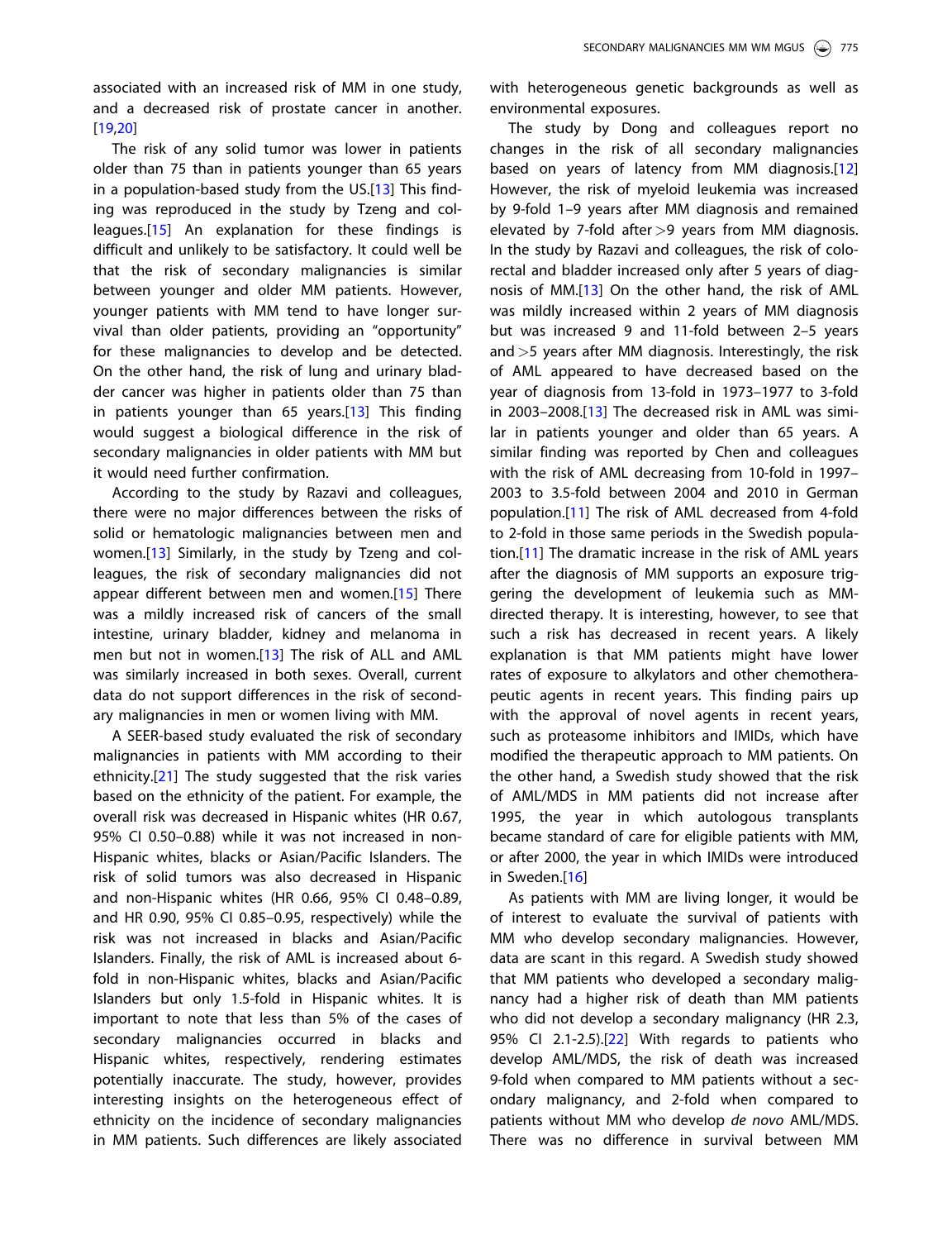<span id="page-4-0"></span>patients who develop AML/MDS and patients without MM who develop secondary AML/MDS.

As expected with large registry-based population studies, most of these studies did not evaluate the risk of secondary malignancies associated with specific therapeutic modalities. Also, given the large sample size in these studies, it is likely that some statistically significant associations do not precisely translate into findings of clinical significance. Conversely, subgroup analyzes could have suffered from small sample size and therefore might have failed to identify clinically significant associations.

#### Evidence from prospective and retrospective studies

In 2012, three separate randomized controlled studies reported an increased rate of secondary malignancies in patients exposed to lenalidomide. $[8-10]$  $[8-10]$  The study by Attal and colleagues assigned 614 patients younger than 65 years who had undergone ASCT to lenalidomide ( $n = 307$ ) or placebo ( $n = 307$ ) until relapse.[[10\]](#page-7-0) With a median follow-up from time of MM diagnosis of 55 months, the incidence of secondary malignancies in patients exposed to lenalidomide was 3.2 per 100 patient-years versus 1.2 per 100 patient-years in the placebo arm ( $p = 0.002$ ). The study by McCarty and colleagues assigned 460 patients younger than 71 years who had achieved at least stable disease for 100 days after ASCT to lenalidomide ( $n = 231$ ) versus placebo ( $n = 229$ ) until disease progression.<sup>[[9\]](#page-7-0)</sup> After a median follow-up time of 34 months, 8% of the patients in the lenalidomide group developed a secondary malignancy (3.5% hematologic and 4.3% solid) versus 2.6% in the placebo group (0.4% hematologic and 2.2% solid). Finally, the study by Palumbo and colleagues randomly assigned 459 patients 65 years or older to melphalan-prednisone-lenalidomide followed by lenalidomide maintenance (MPR-R;  $n = 152$ ), or melphalan-prednisone-lenalidomide (MPR;  $n = 153$ ) or melphalan-prednisone (MP;  $n = 150$ ) without maintenance. [[8\]](#page-7-0) With a median follow-up period of 30 months, the 3-year estimated rate of secondary malignancies was 7%, 7% and 3%, respectively. The rate of secondary hematologic malignancies was increased in the MPR-R and MPR arms when compared with the MP arm. The rate of solid tumors was similar in the three arms.

Given those previous findings, Palumbo and colleagues performed a meta-analysis of seven randomized controlled studies aimed at describing the risk of second cancers in patients with MM treated with lenalidomide.[[23\]](#page-7-0) All the studies originated from Europe or the US, and included a total of 3218 patients

(2620 received lenalidomide and 598 did not) enrolled between the years 2000 and 2012. In comparison, patients who were treated with lenalidomide were younger (median age 67 vs. 69 years) and had shorter follow-up time (median 25 vs. 28 months) than patients who were not treated with lenalidomide. The 5-year cumulative incidence of second malignancies in patients who received lenalidomide was 6.9% versus 4.8% in patients who did not, with a hazard ratio (HR) of 1.55 (95% CI 1.03–2.34;  $p = 0.04$ ). The 5-year cumulative incidence of hematologic cancers was also increased in lenalidomide-exposed patients (3.1% vs. 1.4%, respectively), with a HR of 3.8 (95% CI 1.15–12.6;  $p = 0.03$ ). Of the 32 patients treated with lenalidomide who developed second hematologic cancers, 16 (50%) had AML, 7 (22%) myelodysplastic syndrome (MDS) and 4 (13%) ALL. There was no difference in the incidence of second solid cancers between patients who were treated with lenalidomide or not (3.8% vs. 3.4%, respectively), with a HR of 1.1 (95% CI 0.62-2.00;  $p = 0.72$ ). Of the 82 lenalidomide-exposed patients who developed a second solid cancer, 27 (40%) had noninvasive skin cancer, 15 (18%) gastrointestinal, and 13 (16%) urinary tract cancers. The distribution of second solid cancers in patients treated with lenalidomide was similar to patients who were not, with the exception of a higher rate of urinary tract cancers (16% vs. 4%, respectively).

However, exposure to lenalidomide was not associated with an increased risk of secondary malignancies in other studies, as shown in a study based on data from Connect MM, a United States-based multicenter prospective cohort registry.[\[24\]](#page-7-0) The study included 1,450 MM patients, and with a median follow-up of 33.5 months, 4% of the patients developed a secondary malignancy with an incidence rate of 1.62 per 100 patient-years. Hematologic (MDS, AML and ALL) and solid malignancies (lung, prostate, breast, colon, melanoma and pancreas) were observed in 1.2% and 2.8% of patients, respectively. There was no difference in the 3-year cumulative incidence of secondary malignancies regardless of exposure to melphalan, lenalidomide, none or both agents. It is important to note that this was not a randomized study and that the followup time is short.

An analysis from the VISTA study evaluated the risk of secondary malignancies in patients with MM exposed to bortezomib-melphalan-prednisone  $(n = 344)$  versus melphalan-prednisone  $(n = 388)$ .[[25\]](#page-7-0) After a median follow-up of 5 years, the rate of proportion of hematologic malignancies was not different at 1% in each group. The 5-year rate of solid tumors was not different as well at 5% and 3%, respectively.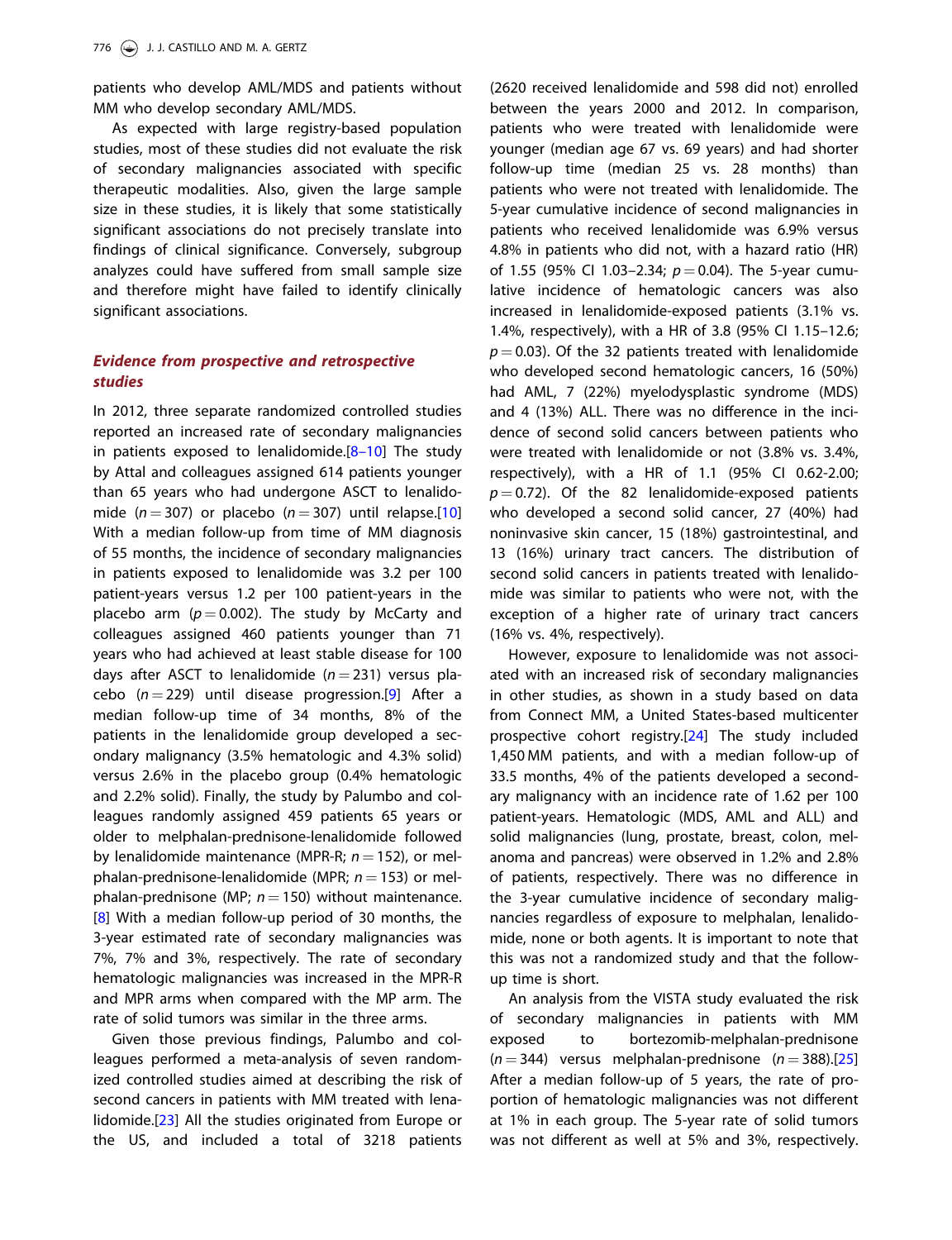<span id="page-5-0"></span>A pooled analysis of four phase III randomized controlled studies in MM patients evaluated the risk of secondary malignancies seen with bortezomibcontaining regimens.[[26](#page-7-0)] A total of 25 cases of secondary malignancies (5 hematologic and 20 solid) were seen in 1718 bortezomib-treated patients. The incidence rate of secondary malignancies was not different than the rate reported by 2004–2008 SEER data. A German retrospective registry study followed 744 patients with MM over 25 years.[\[27](#page-7-0)] The cumulative incidence rates for hematologic and solid malignancies were 2% and 4%, respectively. In their multivariate analysis, exposure to bortezomib was associated with a lower rate of developing a secondary malignancy (HR 0.24, 95% CI 0.07-0.81;  $p = 0.02$ ). There was a mildly increased risk of secondary malignancies in MM patients exposed to lenalidomide but it was not statistically significant (HR 1.56, 95% CI 0.65–3.73;  $p = 0.32$ ). Exposure to anthracyclines or alkylating agents was not associated with an increased risk of secondary malignancies.

Data on the incidence of secondary malignancies in MM patients exposed to carfilzomib, pomalidomide or ixazomib are currently unavailable.

#### Risk of secondary malignancies in patients with WM

An initial retrospective cohort study evaluated the occurrence of secondary malignancies in 924 patients with WM.[[28](#page-8-0)] A total of 225 cases (24%) developed a secondary malignancy, although over 60% of the cases were seen before the diagnosis of WM was made. In that study, the most common secondary malignancies were breast, skin, hematologic, melanoma, lung and thyroid malignancies. Hematologic secondary malignancies included 13 cases of DLBCL and 4 cases of AML, all recognized after the diagnosis of WM. Of note, this study did not have a comparator group and was mainly descriptive. In a sub-study, the risk of MDS/AML appeared increased specifically in patients who were exposed to nucleoside analogs.<sup>[\[29](#page-8-0)]</sup> In a smaller Italian study on 230 WM patients, 32 patients (14%) developed a secondary malignancy with a 10-year cumulative incidence of solid and hematologic cancers of 12% and 6%, respectively.[\[30](#page-8-0)] The risk of secondary malignancies was 1.7-fold higher than the general population; the risk of secondary hematologic malignancy was increased 4-fold. Of interest was the 9-fold increase in the risk of DLBCL and the 8-fold increased risk for MDS/AML. In a follow-up study, the risk of secondary malignancies was 5-fold higher in treated versus untreated WM patients.[\[31](#page-8-0)] Finally, in a randomized study that evaluated 414 patients who were exposed to fludarabine ( $n = 207$ ) and chlorambucil ( $n = 207$ ), of which 80% were WM,[[32\]](#page-8-0) the 6-year cumulative incidence of secondary malignancies was higher in the chlorambucil arm (21%) versus the fludarabine arm (4%). Fourteen and six secondary solid and hematologic malignancies were seen in the chlorambucil arm versus four and one in the fludarabine arm, respectively.

These findings prompted an evaluation of the SEER database evaluating 4,676 patients with WM to characterize the incidence of secondary malignancies in this population.[[33\]](#page-8-0) A total of 681 cases (15%) were identified, 484 solid and 174 hematologic, all identified after the diagnosis of WM. The cumulative incidence of secondary malignancies was 10% at 5 years and 16% at 10 years with an overall standardized incidence ratio (SIR) of 1.49 and a median time to secondary malignancy of 3.7 years. With regards to solid malignancies, thyroid (SIR 2.7), melanoma (SIR 1.9) and lung cancer (SIR 1.5) were more commonly seen in WM patients than in the general population. The risk of aggressive lymphomas (SIR 4.6) and acute leukemia (SIR 3.2) was also increased in WM patients. The risk of secondary malignancies was higher in WM patients younger than 65 years than in 65 years or older. There were no differences in secondary malignancies incidence based on sex or race. Based on years of latency from WM diagnosis, the risk of solid and hematologic tumors was higher 5 years after WM diagnosis than within 5 years of diagnosis. There was no difference in epochs before or after the year 2000.

The outcome of patients with WM who develop secondary malignancies was also evaluated in a population-based study including 6865 WM patients in the SEER-18 cohort.<sup>[[34](#page-8-0)]</sup> In that analysis, the overall survival of WM patients who developed colorectal cancer (HR 2), melanoma (HR 2.6) and aggressive lymphoma (HR 1.4) was worse than the general population who developed those same cancers. The worse outcome observed in these patients was not explained by more advanced stage or higher histological grade at the time of diagnosis. These findings support that an underlying WM might prevent patients from receiving appropriate palliative and/or curative treatments.

#### Risk of secondary malignancies in patients with MGUS

There is clear evidence that MGUS is a pre-malignant condition. As such, a small proportion of patients with non-IgM MGUS can progress into MM at a rate of approximately 1% per year, while IgM MGUS patients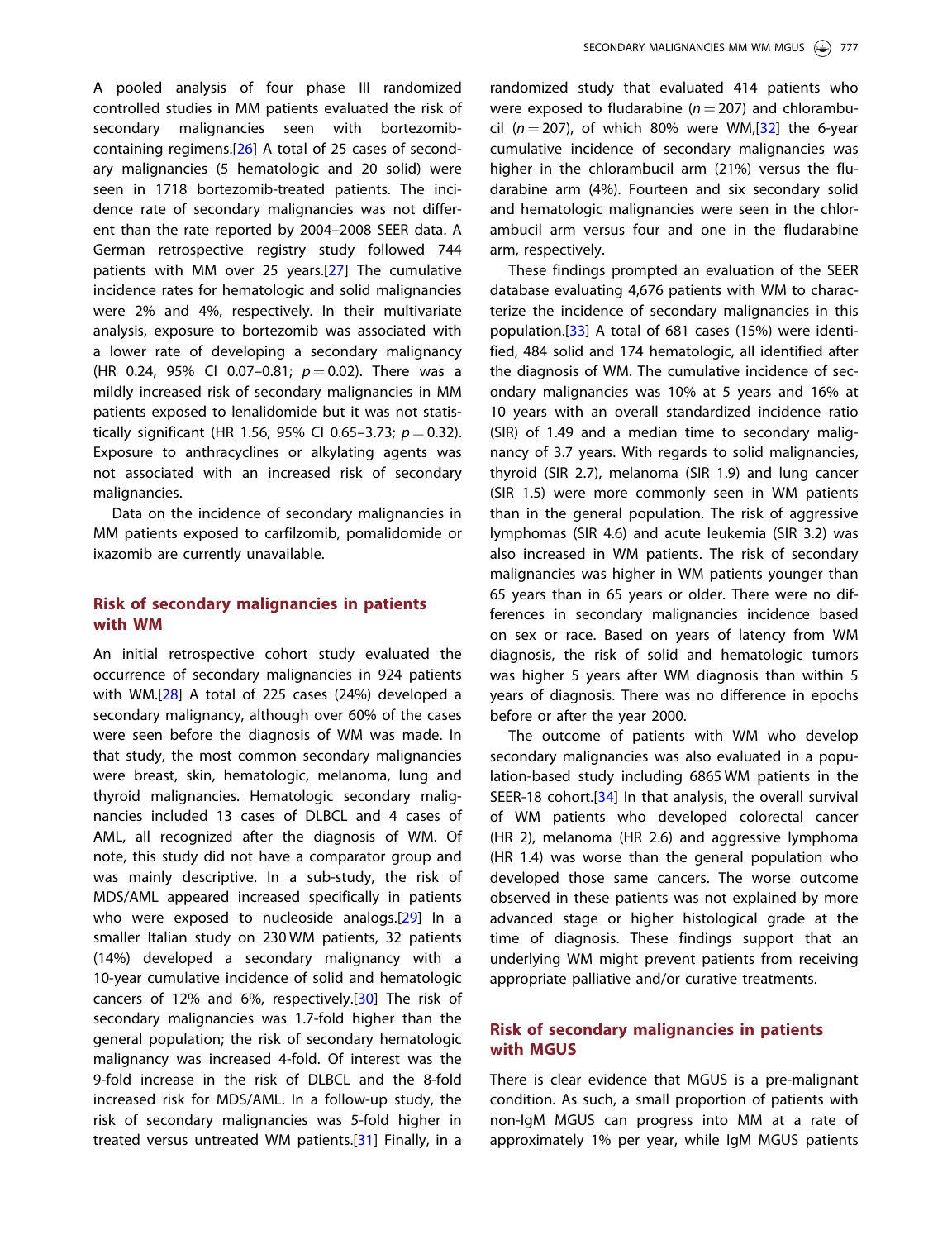<span id="page-6-0"></span>can progress into WM or amyloidosis at a rate of 1.5% per year.[\[35,36\]](#page-8-0) The evidence supporting an increased risk of other secondary malignancies in patients with MGUS is scarce.

A large Swedish population-based study evaluated 5652 patients diagnosed with MGUS following strict diagnostic criteria.[\[16](#page-7-0)] As expected, the risk of MM was increased in comparison with the general population. Ten percent of MGUS patients who developed a hematologic malignancy developed MM (SIR 80), and 3% developed WM or NHL (SIR 13). The risk of AML/MDS was increased 8-fold when compared with the general population. Interestingly, the incidence of AML/MDS was seen exclusively in non-IgM MGUS patients. Also, the risk of AML/MDS was higher if monoclonal protein concentration was higher than 1.5 g/dl (SIR 11) versus less than 1.5 g/dl (SIR 4.7). The risk of solid malignancies was mildly increased (SIR 1.6) with an increase in non-melanoma skin (SIR 2.0), endocrine (SIR 3.3) and breast cancer (SIR 1.3). The risk of other solid malignancies, such as male genitourinary, respiratory and gastrointestinal cancers were mildly increased. The increased risk disappeared after eliminating secondary solid tumors diagnosed within 1 year of MGUS diagnosis.

A Mayo Clinic population-based analysis compared the incidence of MDS and acute leukemia in 605 patients older than 50 years with MGUS versus 16,710 individuals who tested negative for MGUS based on serum protein electrophoresis with immunofixation. [[37\]](#page-8-0) MGUS patients had a 2.4-fold increase in the risk of developing MDS with a slightly increased risk of AML (RR 1.36). No cases of ALL were observed in the MGUS group. Specifically, the risk of MDS also appeared increased in patients with IgM MGUS (RR 1.85) but it was not statistically significant.

A smaller Swedish study followed 728 patients with MGUS for a median of 10 years to evaluate the risk of developing lymphoid and myeloid malignancies.[[38\]](#page-8-0) As expected, most of the lymphoid malignancies were MM. There was an incidence of MDS/AML of 1.4% at 10 years. These results support an increased risk of myeloid malignancies in MGUS patients but the study did not provide a comparator group for a formal comparison.

#### Conclusion

The current data supports an increased risk of MDS/ AML in patients with MM, WM and MGUS. Although exposure to alkylating agents, nucleoside analogs, IMIDs and/or HDM-ASCT might increase the risk of secondary myeloid malignancies, there is evidence that patients with MGUS, who are typically not exposed to these agents, also have an increased risk of those same malignancies. The present data strongly suggest an inherent increased propensity of developing myeloid malignancies, which is present irrespective of therapy exposure. Furthermore, a prospective study on 80 patients with smoldering MM and MGUS found that 20% of these individuals had dyspoietic morphological features in their bone marrow biopsies such as hypolobated megakaryocytes, micromegakaryocytes, and higher numbers of CD34  $+$  myeloblasts.[[39\]](#page-8-0) The data also suggest, however weakly, that there might be an additive effect associated with the use of combination regimens. It is important to note that the outcome of the patients with MM who develop AML secondary to MM-directed therapy might be worse than the general population developing those same malignancies, and does not differ from the outcome of patients with secondary AML. However, additional studies are needed to confirm those findings and concerns.

The risk of other secondary hematologic malignancies or solid tumors is less well established but current studies support an increased risk of NHL, gastrointestinal and genitourinary cancers. The biology behind such relationships remains elusive. An interesting finding is the "protective" effect of MM for the development of common solid tumors such as breast, lung and prostate cancers. Explanations are unlikely to be satisfactory and might include genetic predisposition, environmental exposures, decreased rate of screening in plasma cell dyscrasia survivors, or a truly decreased incidence of those cancers due to therapy or other unexplained biological mechanisms. Despite the current evidence, screening for breast, prostate, lung and colorectal cancer should be followed as recommended by international guidelines.

Finally, it is important to recognize the survival benefit experienced by patients with MM and WM in the last decades, likely due to the advent of more effective, less toxic targeted agents. Treatment decisions, therefore, should be based on balanced discussions between patients and physicians with regards to the benefits and potential toxicities associated with each treatment option. Additional research is needed, not only to estimate the actual economic and social burden of secondary malignancies associated with therapy for plasma cell dyscrasias, but also to develop therapies with a lower risk of secondary malignancies, if possible. In the meantime, data continue accumulating on a wide variety of highly effective novel treatment options that are likely to change the landscape of therapy and improve response and survival of patients with plasma cell dyscrasias.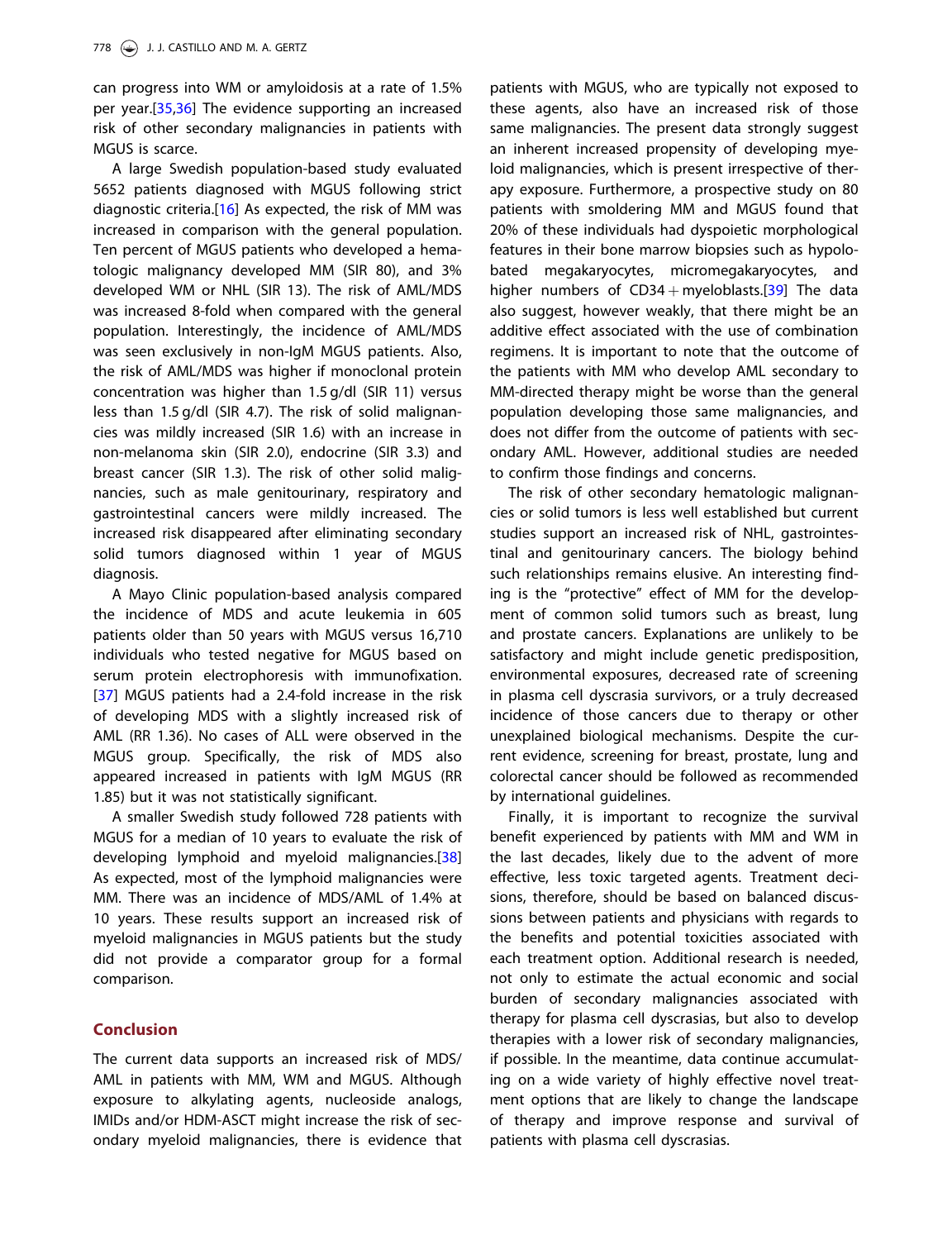<span id="page-7-0"></span>Potential conflict of interest: Disclosure forms provided by the authors are available with the full text of this article online. [http://dx.doi.org/10.1080/10428194.](http://dx.doi.org/10.1080/10428194.2016.1217527) [2016.1217527](http://dx.doi.org/10.1080/10428194.2016.1217527)

#### ORCID

Jorge J. Castillo http://orcid.org/0000-0001-9490-7532

#### **References**

- [\[1\]](#page-1-0) Kyle RA, Pierre RV, Bayrd ED. Multiple myeloma and acute myelomonocytic leukemia. N Engl J Med. 1970;283:1121–1125.
- [\[2\]](#page-1-0) Bergsagel DE, Bailey AJ, Langley GR, et al. The chemotherapy on plasma-cell myeloma and the incidence of acute leukemia. N Engl J Med. 1979;301:743–748.
- [\[3\]](#page-1-0) Cuzick J, Erskine S, Edelman D, et al. A comparison of the incidence of the myelodysplastic syndrome and acute myeloid leukemia following melphalan and cyclophosphamide treatment for myelomatosis. A report to the medical research council's working party on leukemia in adults. Br J Cancer. 1987;55:523–529.
- [\[4\]](#page-1-0) Greene MH, Harris EL, Gershenson DM, et al. Melphalan may be a more potent leukemogen than cyclophosphamide. Ann Intern Med. 1986;105:360–367.
- [\[5\]](#page-1-0) Barlogie B, Tricot G, Haessler J, et al. Cytogenetically defined myelodysplasia after melphalan-based autotransplantation for multiple myeloma linked to poor hematopoietic stem-cell mobilization: the Arkansas experience in more than 3000 patients treated since 1989. Blood. 2008;111:94–100.
- [\[6\]](#page-1-0) Przepiorka D, Buadi F, McClune B, et al. Myelodysplastic syndrome after autologous peripheral blood stem cell transplantation for multiple myeloma. Bone Marrow Transplant. 2007;40:759–764.
- [\[7\]](#page-1-0) Govindarajan R, Jagannath S, Flick JT, et al. Preceding standard therapy is the likely cause of MDS after autotransplants for multiple myeloma. Br J Haematol. 1996;95:349–353.
- [\[8\]](#page-1-0) Palumbo A, Hajek R, Delforge M, et al. Continuous lenalidomide treatment for newly diagnosed multiple myeloma. N Engl J Med. 2012;366:1759–1769.
- [\[9\]](#page-4-0) McCarthy PL, Owzar K, Hofmeister CC, et al. Lenalidomide after stem-cell transplantation for multiple myeloma. N Engl J Med. 2012;366:1770–1781.
- [\[10\]](#page-4-0) Attal M, Lauwers-Cances V, Marit G, et al. Lenalidomide maintenance after stem-cell transplantation for multiple myeloma. N Engl J Med. 2012;366:1782–1791.
- [\[11\]](#page-1-0) Chen T, Fallah M, Brenner H, et al. Risk of second primary cancers in multiple myeloma survivors in German and Swedish cancer registries. Sci Rep. 2016;6:22084.
- [\[12\]](#page-2-0) Dong C, Hemminki K. Second primary neoplasms among 53 159 haematolymphoproliferative malignancy patients in Sweden, 1958-1996: a search

for common mechanisms. Br J Cancer. 2001;85:997–1005.

- [\[13\]](#page-2-0) Razavi P, Rand KA, Cozen W, et al. Patterns of second primary malignancy risk in multiple myeloma patients before and after the introduction of novel therapeutics. Blood Cancer J. 2013;3:e121.
- [14] Storm HH, Prener A. Second cancer following lymphatic and hematopoietic cancers in Denmark, 1943-80. Natl Cancer Inst Monogr. 1985;68:389–409.
- [\[15\]](#page-2-0) Tzeng HE, Lin CL, Tsai CH, et al. Time trend of multiple myeloma and associated secondary primary malignancies in Asian patients: a Taiwan populationbased study. PLoS One. 2013;8:e68041.
- [\[16\]](#page-2-0) Mailankody S, Pfeiffer RM, Kristinsson SY, et al. Risk of acute myeloid leukemia and myelodysplastic syndromes after multiple myeloma and its precursor disease (MGUS). Blood. 2011;118:4086–4092.
- [\[17\]](#page-1-0) Cannon MJ, Flanders WD, Pellett PE. Occurrence of primary cancers in association with multiple myeloma and Kaposi's sarcoma in the United States, 1973-1995. Int J Cancer. 2000;85:453–456.
- [\[18\]](#page-1-0) Chakraborty S, Hauke RJ, Bonthu N, et al. Increased incidence of a second lymphoproliferative malignancy in patients with multiple myeloma–a SEER based study. Anticancer Res. 2012;32:4507–4515.
- [\[19\]](#page-3-0) Li XL, Xu JH. MTHFR polymorphism and the risk of prostate cancer: a meta-analysis of case-control studies. Prostate Cancer Prostatic Dis. 2012;15:244–249.
- [\[20\]](#page-3-0) Zintzaras E, Giannouli S, Rodopoulou P, et al. The role of MTHFR gene in multiple myeloma. J Hum Genet. 2008;53:499–507.
- [\[21\]](#page-3-0) Ailawadhi S, Swaika A, Razavi P, et al. Variable risk of second primary malignancy in multiple myeloma patients of different ethnic subgroups. Blood Cancer J. 2014;4:e243.
- [\[22\]](#page-3-0) Jonsdottir G, Lund SH, Bjorkholm M, et al. Survival in multiple myeloma patients who develop second malignancies: a population-based cohort study. Haematologica. 2016;101:e145–e148.
- [\[23\]](#page-4-0) Palumbo A, Bringhen S, Kumar SK, et al. Second primary malignancies with lenalidomide therapy for newly diagnosed myeloma: a meta-analysis of individual patient data. Lancet Oncol. 2014;15:333–342.
- [\[24\]](#page-4-0) Rifkin RM, Abonour R, Shah JJ, et al. Connect MM(R) the multiple myeloma disease registry: incidence of second primary malignancies in patients treated with lenalidomide. Leuk Lymphoma. 2016;57:2228–2231.
- [\[25\]](#page-4-0) San Miguel JF, Schlag R, Khuageva NK, et al. Persistent overall survival benefit and no increased risk of second malignancies with bortezomib-melphalan-prednisone versus melphalan-prednisone in patients with previously untreated multiple myeloma. J Clin Oncol. 2013;31:448–455.
- [\[26\]](#page-5-0) Miguel JFS, Richardson PG, Orlowski RZ, et al. Risk of second primary malignancies (SPMs) following bortezomib (Btz)-based therapy: analysis of four phase 3 randomized controlled trials in previously untreated or relapsed multiple myeloma (MM). Blood. 2011;118:2933–2933.
- [\[27\]](#page-5-0) Engelhardt M, Ihorst G, Landgren O, et al. Large registry analysis to accurately define second malignancy rates and risks in a well-characterized cohort of 744